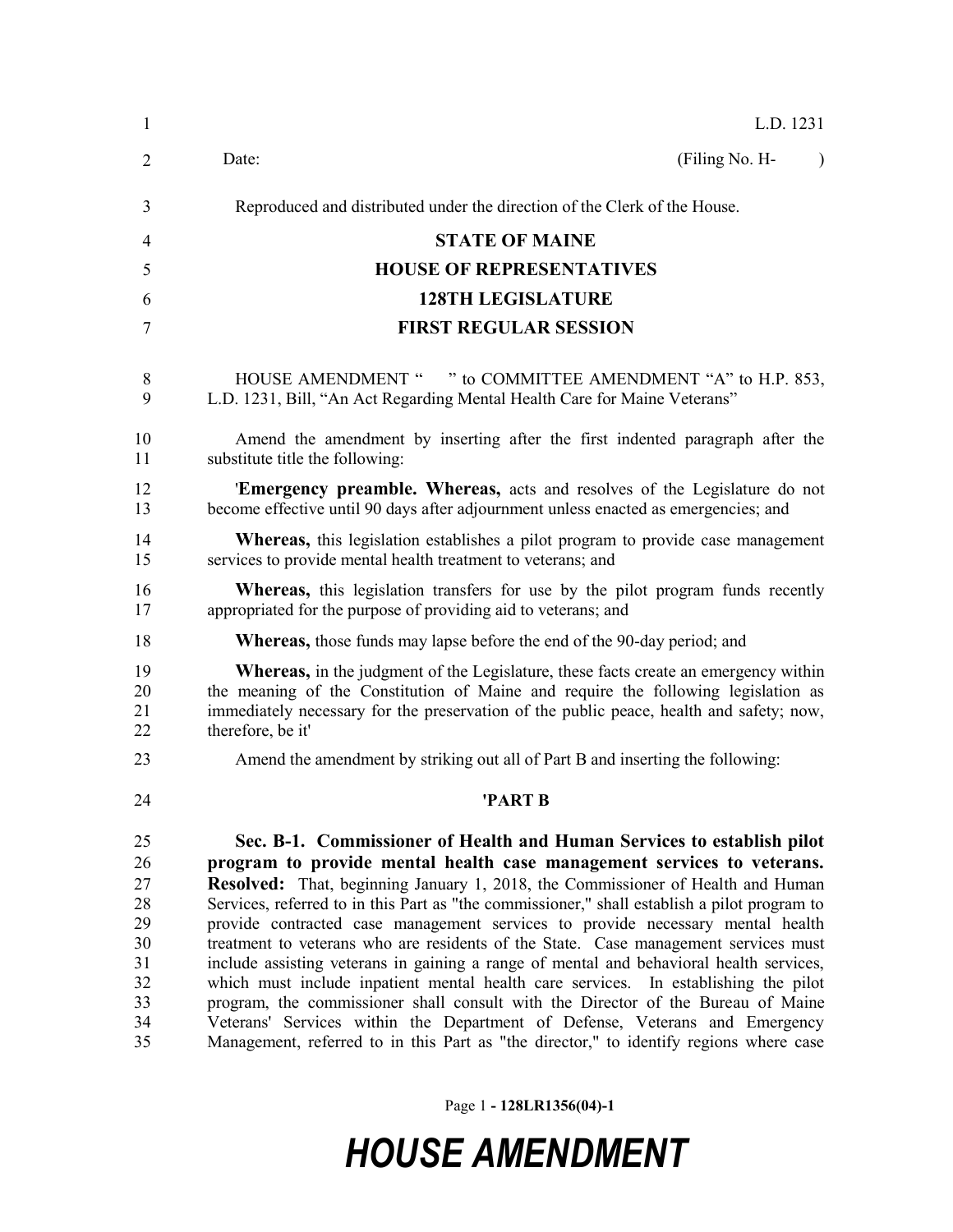management services are most needed and to identify veterans seeking case management services who are enrolled with the United States Department of Veterans Affairs and those who would likely be eligible to be enrolled. The pilot program described in this section must continue until January 1, 2020 or until the funds provided in Part C are exhausted.

 1. The commissioner, with the assistance of the director, shall seek to coordinate services with the United States Department of Veterans Affairs and state agencies that offer mental health care services or provide assistance to veterans.

 2. The commissioner may enter into regional contracts for the purpose of ensuring a statewide network of case management that provides coordinated mental health care services for Maine veterans, including, but not limited to, inpatient treatment as clinically required.

 3. The commissioner, with the assistance of the director, shall establish criteria to determine eligibility for case management services to be provided in accordance with this section. A veteran who has received a mental health diagnosis or mental health disability rating from the United States Department of Veterans Affairs must be considered eligible for case management services. A veteran who is not enrolled with the United States Department of Veterans Affairs who is determined to require mental health care services by a licensed mental health professional may be considered eligible for case management and other behavioral health services based on the individual needs of the veteran.

 4. The director shall work to assist veterans receiving case management services under the pilot program who are not enrolled with the United States Department of Veterans Affairs to determine eligibility and to assist with those veterans' enrollment and with filing claims to the United States Department of Veterans Affairs.

 5. Case management and mental health professionals selected to participate in the pilot program must demonstrate military and veteran cultural competency.

 6. An individual who served in the United States Armed Forces and meets the 28 federal definition of veteran or is currently serving in the Maine Army National Guard or<br>29 Air National Guard or the Reserves of the United States Armed Forces is eligible Air National Guard or the Reserves of the United States Armed Forces is eligible. Character of discharge is not a disqualifying eligibility criterion.

 7. All veterans participating in the pilot program must be accounted for in the Department of Defense, Veterans and Emergency Management, Bureau of Maine Veterans' Services and the Department of Health and Human Services data collections.

 8. Upon conclusion of the pilot program, the commissioner, in consultation with the director, shall prepare a written report of the services provided and make recommendations to the joint standing committee of the Legislature having jurisdiction over veterans affairs if appropriate; and be it further

 **Sec. B-2. Veterans Mental Health Case Management and Services Fund. Resolved:** That the Veterans Mental Health Case Management and Services Fund, referred to in this section as "the fund," is established as a dedicated, nonlapsing Other Special Revenue Funds account in the Department of Health and Human Services. The fund is administered by the commissioner for the purposes of reimbursing hospitals for

Page 2 **- 128LR1356(04)-1**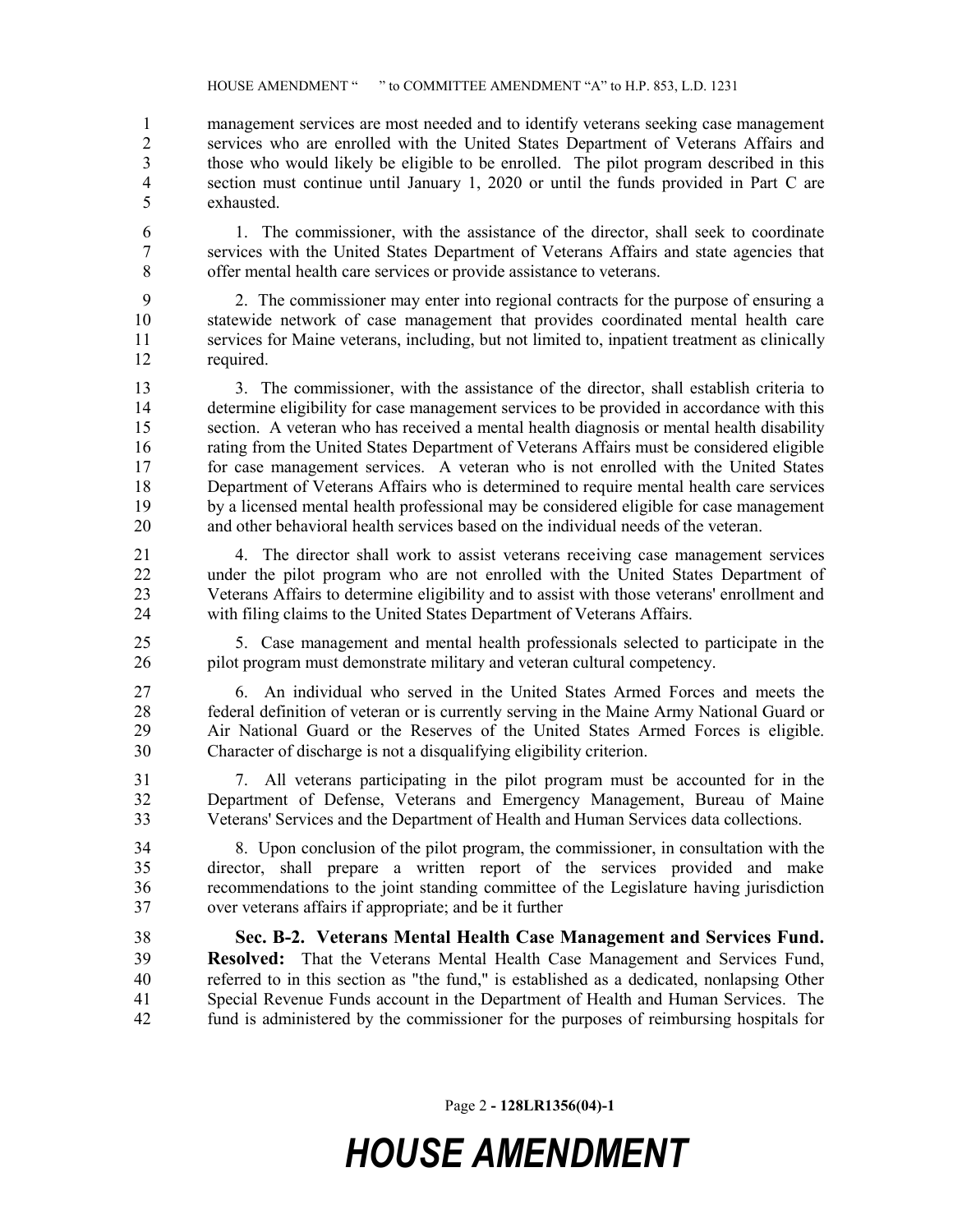the costs of screening and data collection conducted by hospitals under Part A, section 6 and to support a pilot program established pursuant to this Part; and be it further

 **Sec. B-3. Transfer from General Fund unappropriated surplus; Department of Health and Human Services, Veterans Mental Health Case Management and Services Fund. Resolved:** That, notwithstanding any other provision of law, the State Controller shall transfer \$875,000 from the General Fund unappropriated surplus to the Veterans Mental Health Case Management and Services Fund, Other Special Revenue Funds account established under section 2 within the Department of Health and Human Services no later than June 30, 2017.'

- Amend the amendment in Part C by striking out all of section 1 and inserting the following:
- '**Sec. C-1. Appropriations and allocations. Resolved:** That the following appropriations and allocations are made.

#### **DEFENSE, VETERANS AND EMERGENCY MANAGEMENT, DEPARTMENT OF**

- **Veterans Services 0110**
- Initiative: Reduces funding previously appropriated in Public Law 2017, chapter 2, Part A.

| 19 | <b>GENERAL FUND</b>           | 2016-17       | 2017-18 | 2018-19 |
|----|-------------------------------|---------------|---------|---------|
| 20 | All Other                     | $(\$375,000)$ | \$0     | \$0     |
| 21 |                               |               |         |         |
| 22 | <b>GENERAL FUND TOTAL</b>     | $(\$375,000)$ | \$0     | \$0     |
|    |                               |               |         |         |
| 23 | DEFENSE, VETERANS AND         |               |         |         |
| 24 | <b>EMERGENCY MANAGEMENT,</b>  |               |         |         |
| 25 | <b>DEPARTMENT OF</b>          |               |         |         |
| 26 | <b>DEPARTMENT TOTALS</b>      | 2016-17       | 2017-18 | 2018-19 |
| 27 |                               |               |         |         |
| 28 | <b>GENERAL FUND</b>           | (S375,000)    | \$0     | \$0     |
| 29 |                               |               |         |         |
| 30 | <b>DEPARTMENT TOTAL - ALL</b> | (\$375,000)   | \$0     | \$0     |
| 31 | <b>FUNDS</b>                  |               |         |         |

#### **HEALTH AND HUMAN SERVICES, DEPARTMENT OF (FORMERLY BDS)**

- **Mental Health Services - Community 0121**
- Initiative: Deappropriates \$500,000 from the Mental Health Services Community account to transfer funds to the Veterans Mental Health Case Management and Services Fund, Other Special Revenue Fund account.

Page 3 **- 128LR1356(04)-1**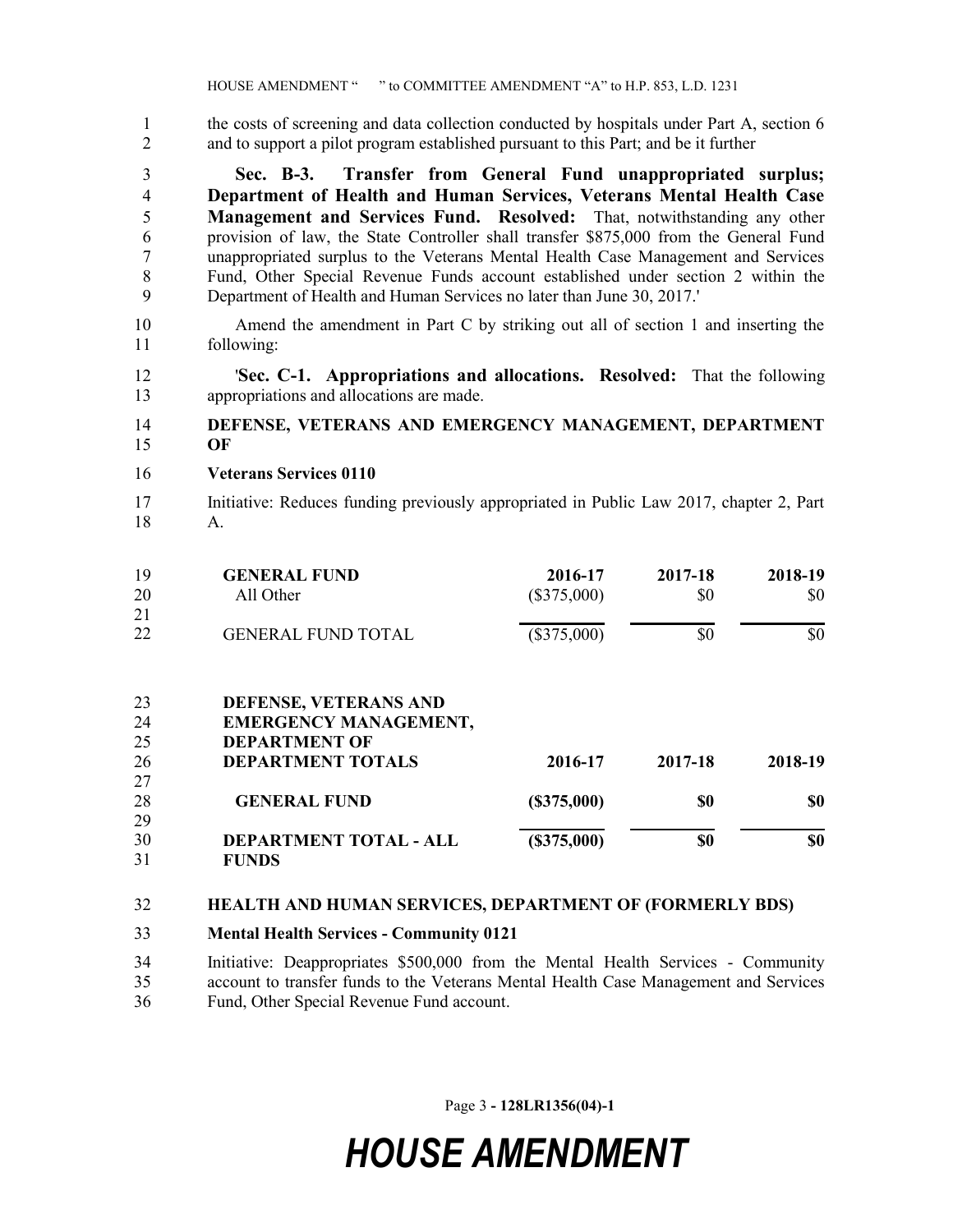HOUSE AMENDMENT " " to COMMITTEE AMENDMENT "A" to H.P. 853, L.D. 1231

|    | <b>GENERAL FUND</b>            | 2016-17           | 2017-18 | 2018-19 |
|----|--------------------------------|-------------------|---------|---------|
|    | All Other                      | $(\$500,000)$     | \$0     | \$0     |
| 3  |                                |                   |         |         |
| 4  | <b>GENERAL FUND TOTAL</b>      | $(\$500,000)$     | \$0     | \$0     |
| 5  | <b>HEALTH AND HUMAN</b>        |                   |         |         |
| 6  | <b>SERVICES, DEPARTMENT OF</b> |                   |         |         |
|    | (FORMERLY BDS)                 |                   |         |         |
| 8  | <b>DEPARTMENT TOTALS</b>       | 2016-17           | 2017-18 | 2018-19 |
| 9  |                                |                   |         |         |
| 10 | <b>GENERAL FUND</b>            | $($ \$500,000)    | \$0     | \$0     |
| 11 |                                |                   |         |         |
| 12 | <b>DEPARTMENT TOTAL - ALL</b>  | $($ \$500,000 $)$ | \$0     | \$0     |
| 13 | <b>FUNDS</b>                   |                   |         |         |

#### 14 **HEALTH AND HUMAN SERVICES, DEPARTMENT OF (FORMERLY DHS)**

#### 15 **Veterans Mental Health Case Management and Services Fund N269**

16 Initiative: Provides an allocation to reimburse hospitals for the costs of screening and data 17 collection and to support a pilot program providing mental health case management and

18 services to veterans.

| 19 | <b>OTHER SPECIAL REVENUE</b>   | 2016-17 | 2017-18   | 2018-19 |
|----|--------------------------------|---------|-----------|---------|
| 20 | <b>FUNDS</b>                   |         |           |         |
| 21 | All Other                      | \$0     | \$875,000 | \$0     |
| 22 |                                |         |           |         |
| 23 | <b>OTHER SPECIAL REVENUE</b>   | \$0     | \$875,000 | \$0     |
| 24 | <b>FUNDS TOTAL</b>             |         |           |         |
|    |                                |         |           |         |
| 25 | <b>HEALTH AND HUMAN</b>        |         |           |         |
| 26 | <b>SERVICES, DEPARTMENT OF</b> |         |           |         |
| 27 | (FORMERLY DHS)                 |         |           |         |
| 28 | <b>DEPARTMENT TOTALS</b>       | 2016-17 | 2017-18   | 2018-19 |
| 29 |                                |         |           |         |
| 30 | <b>OTHER SPECIAL REVENUE</b>   | \$0     | \$875,000 | \$0     |
| 31 | <b>FUNDS</b>                   |         |           |         |
| 32 |                                |         |           |         |
| 33 | <b>DEPARTMENT TOTAL - ALL</b>  | \$0     | \$875,000 | \$0     |
| 34 | <b>FUNDS</b>                   |         |           |         |

Page 4 **- 128LR1356(04)-1**